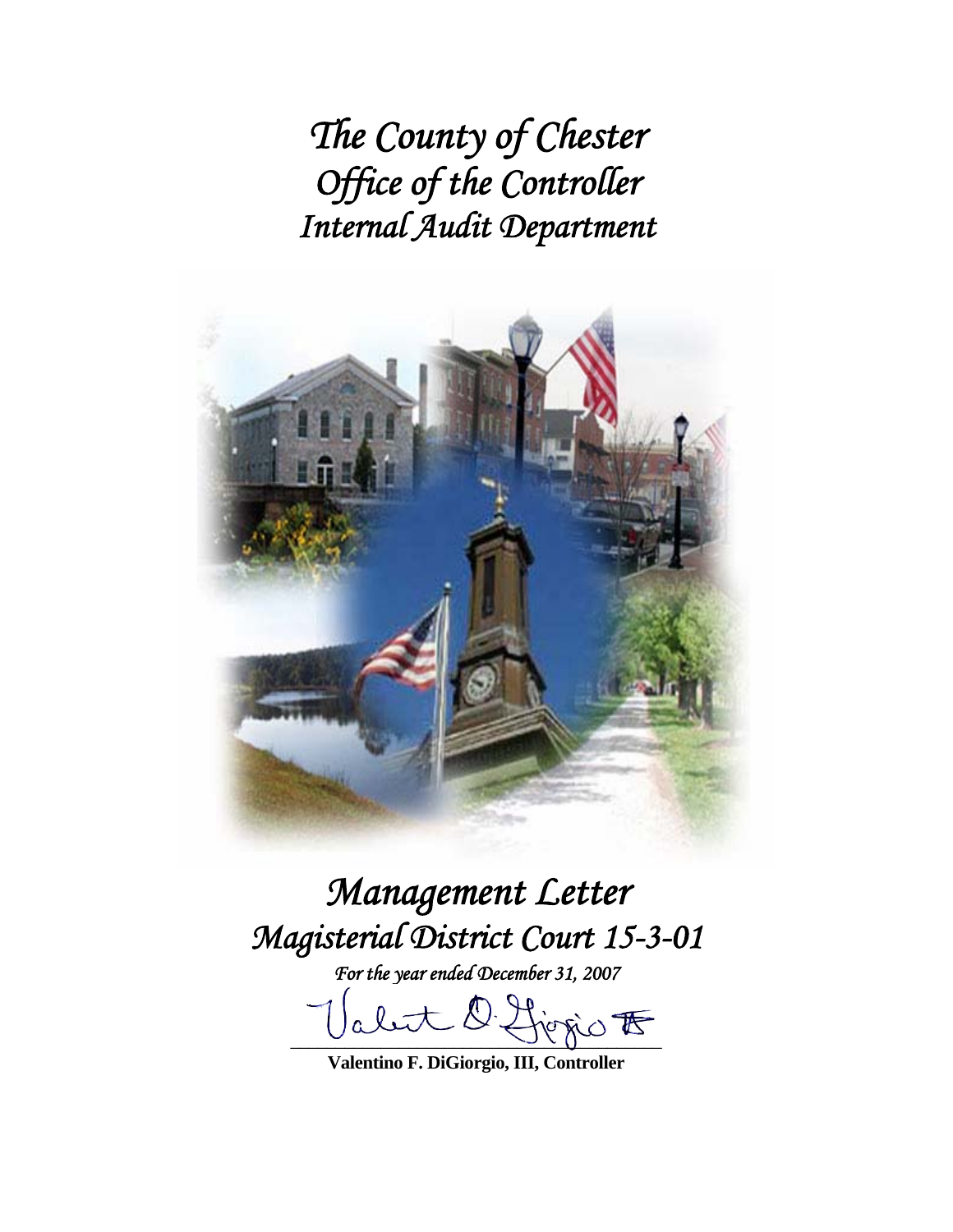## **To: Magisterial District Judge James V. DeAngelo**

#### *Introduction*

On December 19, 2008, Internal Audit completed an audit of Magisterial District Court 15-3-01 (*District Court*). Robert Pinkos, CIA, was the auditor-in-charge. Internal Audit is required by County Code to review district courts annually to ensure compliance with policies and procedures mandated by the Administrative Office of Pennsylvania Courts and/or District Justice Administration and to assess their overall internal control structure. The scope of our audit included a review of the following:

- Cash and Petty Cash
- Undisbursed Funds
- Cash Receipts
- Manual Receipts
- Cash Disbursements
- Voided Transactions
- Overall Compliance.

#### *Executive Summary*

The management and staff of the *District Court* are, in all material respects, in compliance with policies and procedures set forth by the Administrative Office of Pennsylvania Courts and directives imposed by District Justice Administration. We noted no significant deficiencies or material weaknesses in the overall internal control structure. Several matters of a lesser significance involving internal controls and non-compliance are included within this management letter. It does not appear that these matters are the result of deliberate misconduct but are instead the consequence of human error, oversight, and failure to follow up with cash adjustments and reimbursements.

We would like to thank the management and staff of the *District Court* for their cooperation and assistance during the course of this audit. We have provided herein a copy of our "Audit Findings" and "Recommendations" for your review and comment.

Please feel free to contact our office at (610) 344-5906 should you have any questions or concerns.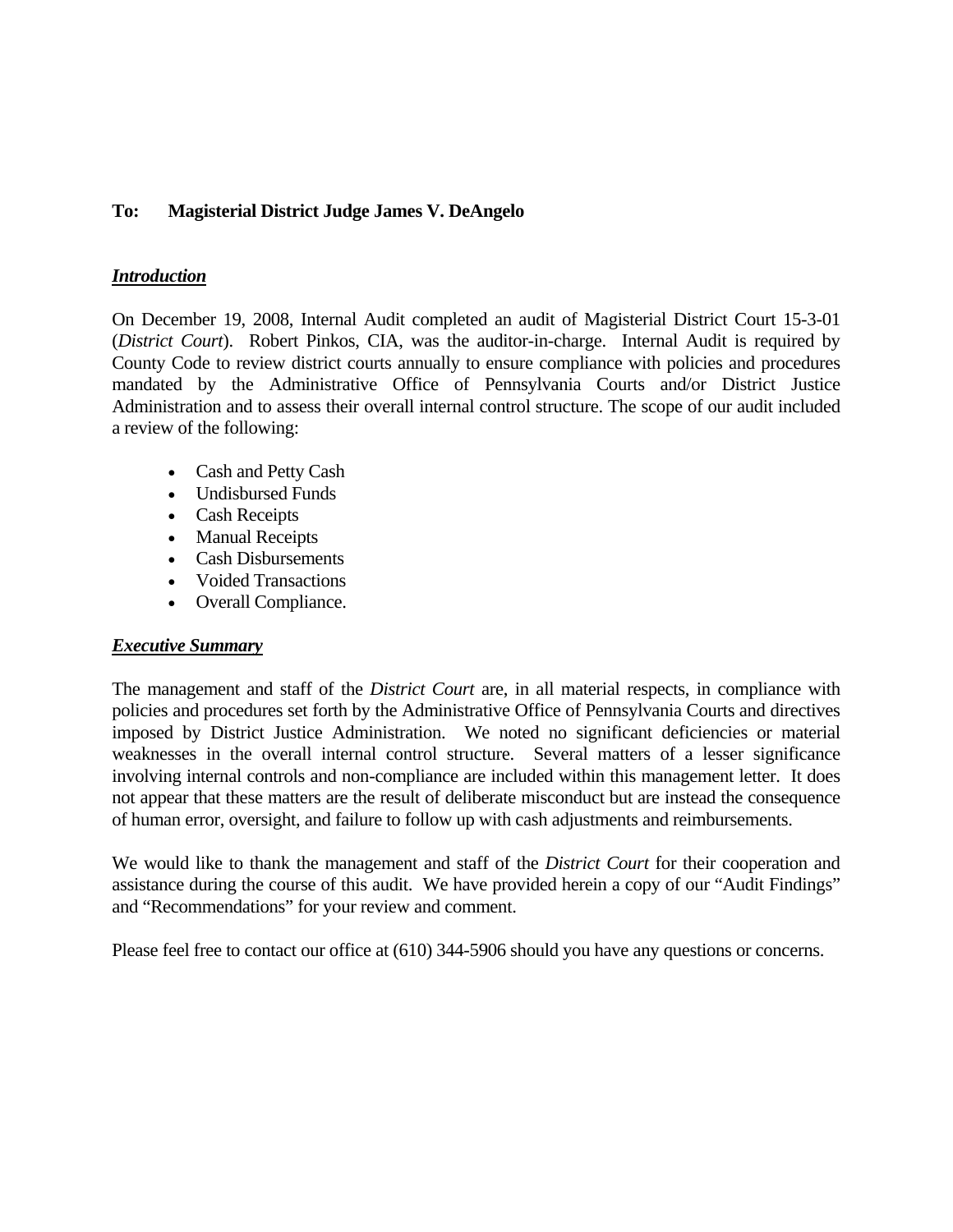# **MAGISTERIAL DISTRICT COURT 15-3-01**

# **FINDINGS AND RECOMMENDATIONS**

## **FOR THE YEAR ENDED DECEMBER 31, 2007**

## **I. INTERNAL CONTROL FINDINGS AND RECOMMENDATIONS**

## RECONCILIATION

#### Finding 1: Cash / Escrow Payable

Internal Audit noted the following:

- $\triangleright$  In 2 instances, the deposit slip total was filled out incorrectly for more money than the *District Court* collected for the day. The bank did not catch these errors and credited their account for the incorrect amounts, which were \$25.00 and \$0.50 too much.
- ¾ In 2 instances, the *District Court* was charged Nova Supply bank fees in the amount of \$37.67 and \$21.99 but never requested reimbursement from District Justice Administration.

#### Recommendation

Internal Audit recommends that management contact the bank to notify them of the errors and to have the bank debit the account for \$25.50. Once the bank debits the account, management can then make the offsetting debit adjustments to reconcile the account. We also recommend the staff exercise greater care in ensuring that the receipt amounts and total amount listed on the deposit slip reconcile to the daily balancing report amounts. If the amounts do not match, the staff needs to determine why and correct the deposit slip before the deposit is taken to the bank.

Internal Audit also recommends that management request reimbursement from District Justice Administration for the Nova Supply bank fees totaling \$59.66. When reimbursement is received, the *District Court* should make a separate deposit and an offsetting credit adjustment to the account. Management should be reminded that vaild bank fees charged to the account need to be reimbursed by District Justice Administration as soon as they are incurred.

#### *Auditee Response*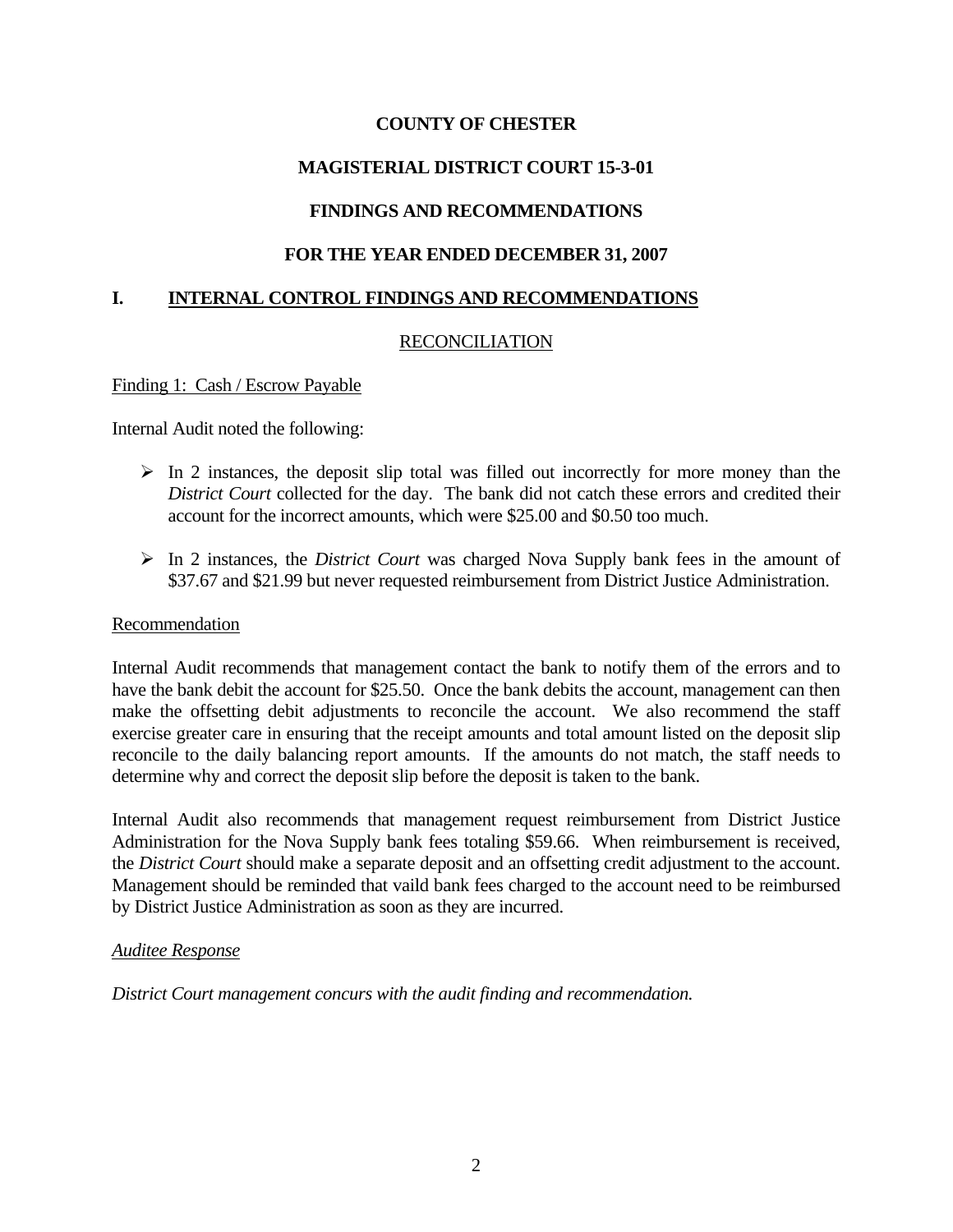# **MAGISTERIAL DISTRICT COURT 15-3-01**

# **FINDINGS AND RECOMMENDATIONS**

# **FOR THE YEAR ENDED DECEMBER 31, 2007**

# **I. INTERNAL CONTROL FINDINGS AND RECOMMENDATIONS**

# RECONCILIATION

## Finding 2: Petty Cash

A physical count of the *District Court's* change / petty cash fund exceeded the balance recorded on the County's General Ledger by \$1.00.

#### **Recommendation**

Internal Audit recommends that the *District Court* transfer the excess funds to the County for deposit into the General Fund. The *District Court's* combined change / petty cash fund balance must always agree to the amount recorded on the General Ledger. Any over / under difference must be either transferred to or from the General Fund.

#### *Auditee Response*

*District Court management concurs with the audit finding and recommendation.* 

#### RECORDKEEPING

Finding 1: Case Files

The *District Court* could not locate 2 case files that Internal Audit requested for review.

#### Recommendation

Internal Audit recommends that *District Court* management re-emphasize to the staff the importance of properly filing closed case files. Case files should be readily accessible for review by Internal Audit.

#### *Auditee Response*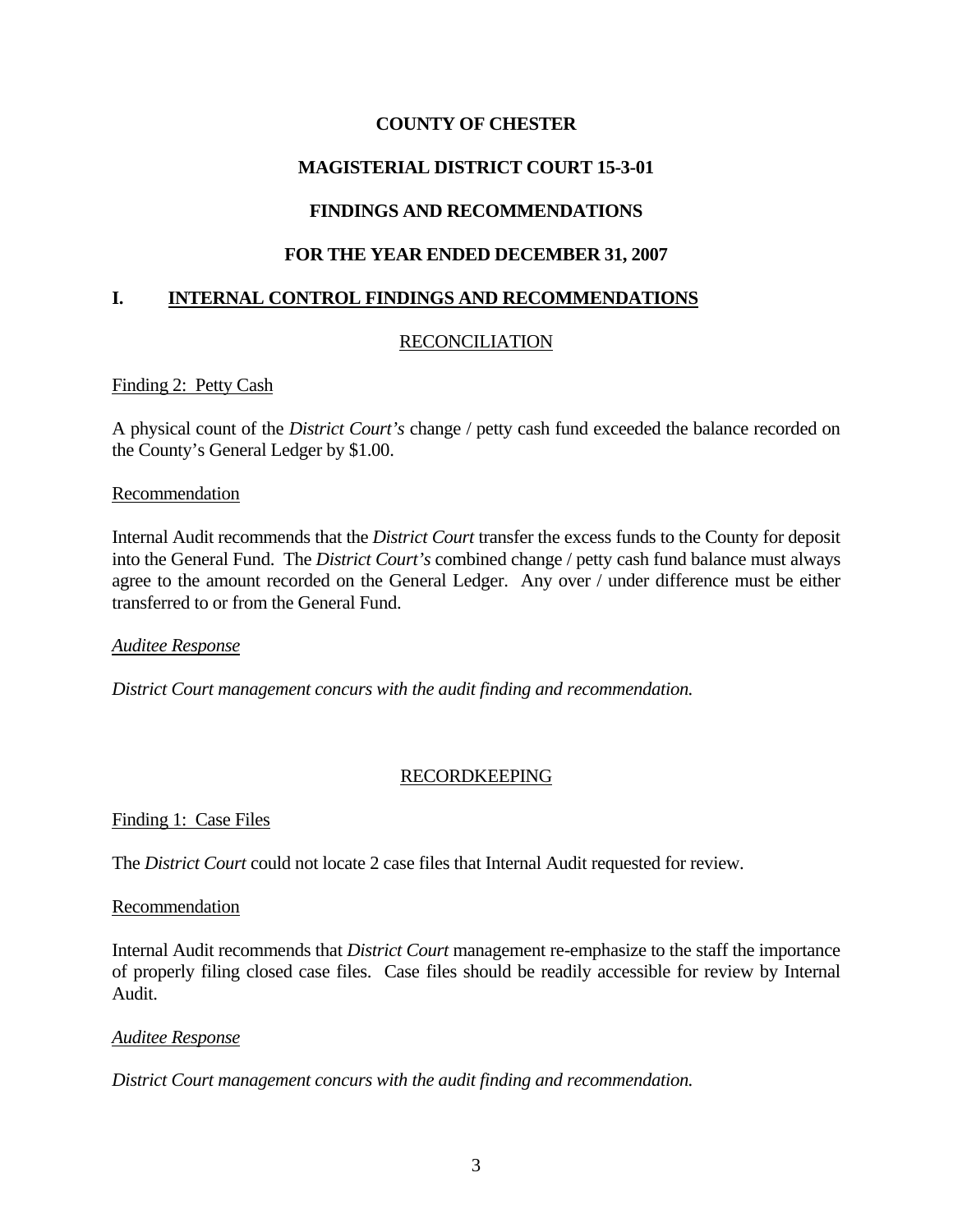# **MAGISTERIAL DISTRICT COURT 15-3-01**

# **FINDINGS AND RECOMMENDATIONS**

# **FOR THE YEAR ENDED DECEMBER 31, 2007**

# **I. INTERNAL CONTROL FINDINGS AND RECOMMENDATIONS**

## RECORDKEEPING

#### Finding 2: Daily Deposit

Internal Audit noted that a deposit was not taken to the bank for deposit within 1 business day of receipting the monies.

#### Recommendation

Internal Audit recommends that *District Court* management ensure that all monies receipted daily are deposited in the bank on the same day or on the next business day.

#### *Auditee Response*

*District Court management concurs with the audit finding and recommendation.* 

# **I. COMPLIANCE WITH POLICIES AND PROCEDURES**

In order to test compliance with all applicable policies and procedures, Internal Audit selected a statistical sample of 25 case files out of a total population of 6,951 case files created in 2007. In addition, we performed other related tests of cash/escrow payable, cash receipts, cash disbursements, manual receipts, undisbursed funds, and voided transactions. Sample size for the tested areas was determined through a risk assessment analysis based on the results of the *District Court's* prior year audit and current year case load. We believe the results of our tests are representative of the entire population on the basis of accepted audit sampling principles.

#### Finding 1: Undisbursed Funds

Internal Audit noted 2 instances, where funds placed in collateral were not disbursed in a timely manner.

#### Recommendation

Internal Audit recommends that collateral should be disbursed or applied as soon as allowable on cases which have been closed and/or adjudicated. Also, the undisbursed funds report should be reviewed, at least, on a monthly basis to follow up on any dated funds.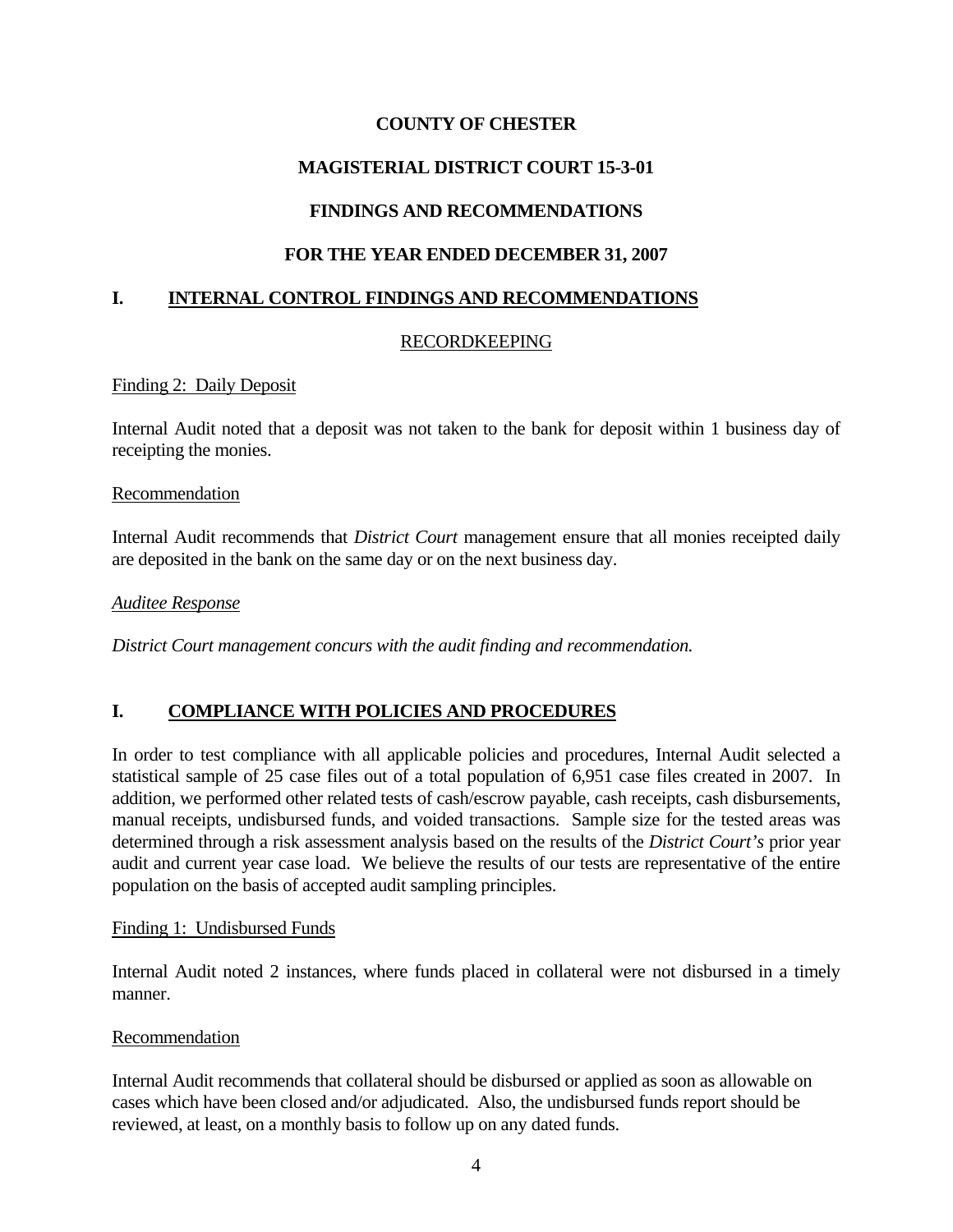## **MAGISTERIAL DISTRICT COURT 15-3-01**

## **FINDINGS AND RECOMMENDATIONS**

## **FOR THE YEAR ENDED DECEMBER 31, 2007**

## **I. COMPLIANCE WITH POLICIES AND PROCEDURES**

Finding 1: Undisbursed Funds *(continued)*

#### *Auditee Response*

*District Court management concurs with the audit finding and recommendation.* 

#### Finding 2: Voided Transactions

Internal Audit noted the following:

- ¾ In 1 instance, a voided receipt was not properly marked "void."
- $\triangleright$  In 2 instances, a copy of the replacement check for the voided check was not attached to the case file.
- ¾ In 1 instance, the office copy of a voided check was not properly marked "void/stale/lost."
- $\triangleright$  In 9 instances, stale dated checks were not voided and escheated in a timely manner.

#### Recommendation

Internal Audit recommends that the *District Court* staff exercise greater care in labeling all voided receipts and disbursements and to ensure that all forms and records pertaining to the case file are included. Internal Audit also recommends that *District Court* management monitor the list of outstanding checks monthly in order to void and escheat stale dated checks in a timely manner.

#### *Auditee Response*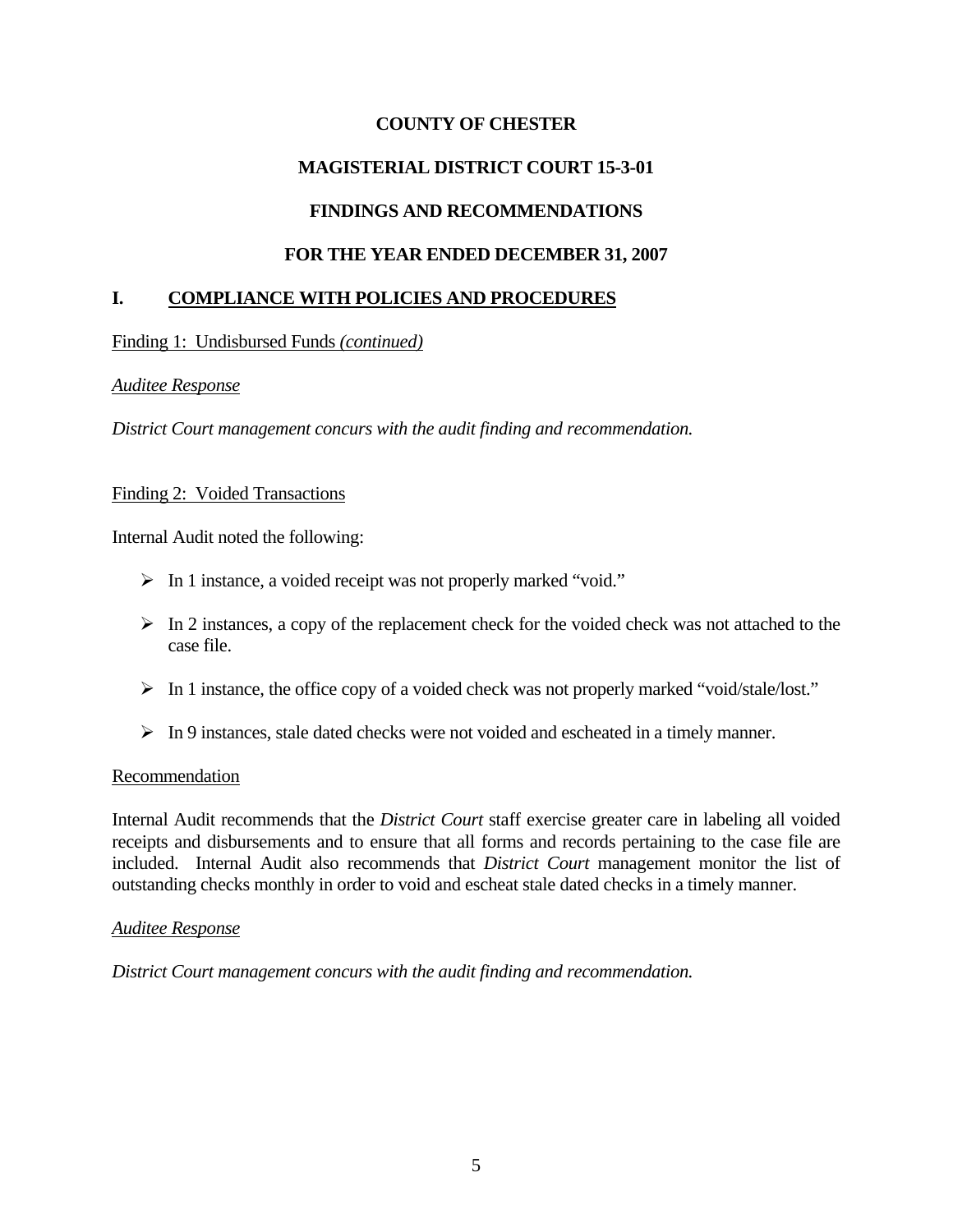# **MAGISTERIAL DISTRICT COURT 15-3-01**

# **SUMMARY OF EXIT CONFERENCE**

# **FOR THE YEAR ENDED DECEMBER 31, 2007**

# **I. COMPLIANCE WITH POLICIES AND PROCEDURES**

## Finding 3: Overall Compliance

Internal Audit noted the following:

- $\triangleright$  In 1 instance, a DL-38 license suspension notification was not issued in a timely manner after the defendant failed to respond to a citation.
- $\triangleright$  In 1 instance, the certification of disposition was not completed after the adjudication was made and the case was closed.
- $\triangleright$  In 1 instance, a warrant was not issued in a timely manner after the defendant failed to respond to a Notice of Impending Warrant of Arrest.
- $\triangleright$  In 4 instances, the citation was not initialed by the clerk upon receipt into the Court.
- $\triangleright$  In 1 instance, a hearing notification was not attached to the case file.
- $\triangleright$  In 1 instance, a warrant was not issued after the defendant failed to respond to a citation.

# Recommendation

Internal Audit recommends that *District Court* management reemphasize to the staff the importance of adhering to the docketing, billing, and collection procedures as outlined in the District Justice Automated Office Clerical Procedures Manual.

# *Auditee Response*